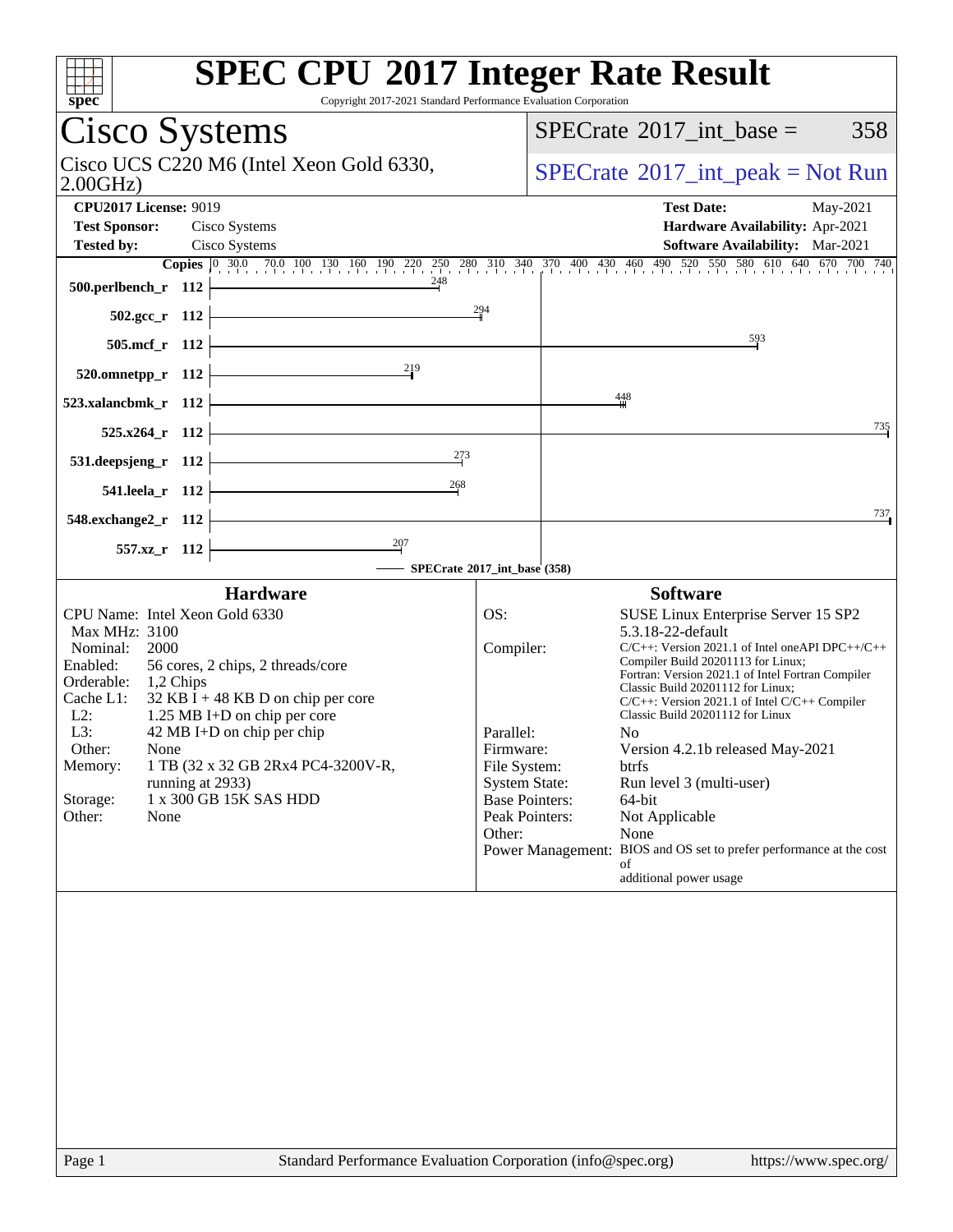

Copyright 2017-2021 Standard Performance Evaluation Corporation

## Cisco Systems

Cisco UCS C220 M6 (Intel Xeon Gold 6330,  $SPECTR = SPECrate \degree 2017$  $SPECTR = SPECrate \degree 2017$  $SPECTR = SPECrate \degree 2017$  int peak = Not Run

[SPECrate](http://www.spec.org/auto/cpu2017/Docs/result-fields.html#SPECrate2017intbase)<sup>®</sup>2017 int base =  $358$ 

2.00GHz)

**[CPU2017 License:](http://www.spec.org/auto/cpu2017/Docs/result-fields.html#CPU2017License)** 9019 **[Test Date:](http://www.spec.org/auto/cpu2017/Docs/result-fields.html#TestDate)** May-2021 **[Test Sponsor:](http://www.spec.org/auto/cpu2017/Docs/result-fields.html#TestSponsor)** Cisco Systems **[Hardware Availability:](http://www.spec.org/auto/cpu2017/Docs/result-fields.html#HardwareAvailability)** Apr-2021 **[Tested by:](http://www.spec.org/auto/cpu2017/Docs/result-fields.html#Testedby)** Cisco Systems **[Software Availability:](http://www.spec.org/auto/cpu2017/Docs/result-fields.html#SoftwareAvailability)** Mar-2021

### **[Results Table](http://www.spec.org/auto/cpu2017/Docs/result-fields.html#ResultsTable)**

|                                   | <b>Base</b>   |                |                |                |            | <b>Peak</b>    |       |               |                |              |                |              |                |              |
|-----------------------------------|---------------|----------------|----------------|----------------|------------|----------------|-------|---------------|----------------|--------------|----------------|--------------|----------------|--------------|
| <b>Benchmark</b>                  | <b>Copies</b> | <b>Seconds</b> | Ratio          | <b>Seconds</b> | Ratio      | <b>Seconds</b> | Ratio | <b>Copies</b> | <b>Seconds</b> | <b>Ratio</b> | <b>Seconds</b> | <b>Ratio</b> | <b>Seconds</b> | <b>Ratio</b> |
| 500.perlbench_r                   | 112           | 718            | 248            | 719            | 248        | 718            | 248   |               |                |              |                |              |                |              |
| $502.\text{gcc}$ _r               | 112           | 542            | 292            | 539            | <u>294</u> | 538            | 295   |               |                |              |                |              |                |              |
| $505$ .mcf r                      | 112           | 305            | 593            | 305            | 593        | 305            | 593   |               |                |              |                |              |                |              |
| 520.omnetpp_r                     | 112           | 671            | 219            | 675            | 218        | 670            | 219   |               |                |              |                |              |                |              |
| 523.xalancbmk r                   | 112           | 263            | 450            | 264            | 448        | 266            | 445   |               |                |              |                |              |                |              |
| 525.x264 r                        | 112           | 267            | 735            | 267            | 735        | 267            | 734   |               |                |              |                |              |                |              |
| 531.deepsjeng_r                   | 112           | 470            | 273            | 470            | 273        | 470            | 273   |               |                |              |                |              |                |              |
| 541.leela r                       | 112           | 691            | 268            | 691            | 268        | 691            | 268   |               |                |              |                |              |                |              |
| 548.exchange2_r                   | 112           | 398            | 736            | 398            | 737        | 398            | 737   |               |                |              |                |              |                |              |
| $557.xz$ _r                       | 112           | 585            | 207            | 585            | 207        | 585            | 207   |               |                |              |                |              |                |              |
| $SPECrate^{\circ}2017$ int base = |               |                | 358            |                |            |                |       |               |                |              |                |              |                |              |
| $SPECrate^{\circ}2017$ int peak = |               |                | <b>Not Run</b> |                |            |                |       |               |                |              |                |              |                |              |

Results appear in the [order in which they were run](http://www.spec.org/auto/cpu2017/Docs/result-fields.html#RunOrder). Bold underlined text [indicates a median measurement](http://www.spec.org/auto/cpu2017/Docs/result-fields.html#Median).

### **[Submit Notes](http://www.spec.org/auto/cpu2017/Docs/result-fields.html#SubmitNotes)**

 The numactl mechanism was used to bind copies to processors. The config file option 'submit' was used to generate numactl commands to bind each copy to a specific processor. For details, please see the config file.

### **[Operating System Notes](http://www.spec.org/auto/cpu2017/Docs/result-fields.html#OperatingSystemNotes)**

Stack size set to unlimited using "ulimit -s unlimited"

### **[Environment Variables Notes](http://www.spec.org/auto/cpu2017/Docs/result-fields.html#EnvironmentVariablesNotes)**

```
Environment variables set by runcpu before the start of the run:
LD_LIBRARY_PATH =
      "/home/cpu2017/lib/intel64:/home/cpu2017/lib/ia32:/home/cpu2017/je5.0.1-
      32"
```
MALLOC\_CONF = "retain:true"

### **[General Notes](http://www.spec.org/auto/cpu2017/Docs/result-fields.html#GeneralNotes)**

 Binaries compiled on a system with 1x Intel Core i9-7940X CPU + 64GB RAM memory using openSUSE Leap 15.2 Transparent Huge Pages enabled by default Prior to runcpu invocation Filesystem page cache synced and cleared with: sync; echo 3> /proc/sys/vm/drop\_caches

**(Continued on next page)**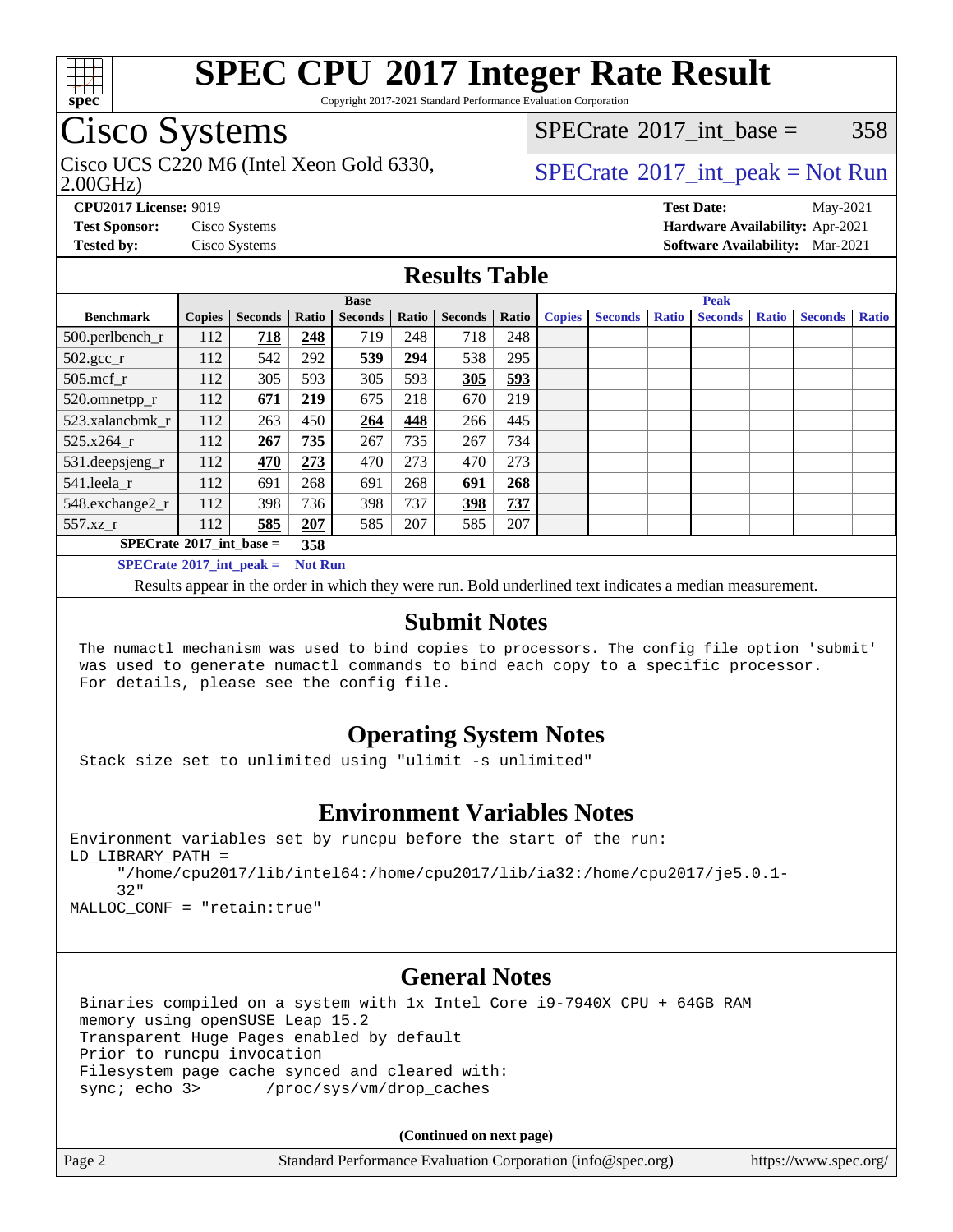

Copyright 2017-2021 Standard Performance Evaluation Corporation

## Cisco Systems

Cisco UCS C220 M6 (Intel Xeon Gold 6330,  $SPECTR = SPECrate \degree 2017$  $SPECTR = SPECrate \degree 2017$  $SPECTR = SPECrate \degree 2017$  int peak = Not Run

 $SPECTate^{\circ}2017$  int base = 358

2.00GHz)

**[CPU2017 License:](http://www.spec.org/auto/cpu2017/Docs/result-fields.html#CPU2017License)** 9019 **[Test Date:](http://www.spec.org/auto/cpu2017/Docs/result-fields.html#TestDate)** May-2021

**[Test Sponsor:](http://www.spec.org/auto/cpu2017/Docs/result-fields.html#TestSponsor)** Cisco Systems **[Hardware Availability:](http://www.spec.org/auto/cpu2017/Docs/result-fields.html#HardwareAvailability)** Apr-2021 **[Tested by:](http://www.spec.org/auto/cpu2017/Docs/result-fields.html#Testedby)** Cisco Systems **[Software Availability:](http://www.spec.org/auto/cpu2017/Docs/result-fields.html#SoftwareAvailability)** Mar-2021

### **[General Notes \(Continued\)](http://www.spec.org/auto/cpu2017/Docs/result-fields.html#GeneralNotes)**

 runcpu command invoked through numactl i.e.: numactl --interleave=all runcpu <etc> NA: The test sponsor attests, as of date of publication, that CVE-2017-5754 (Meltdown) is mitigated in the system as tested and documented. Yes: The test sponsor attests, as of date of publication, that CVE-2017-5753 (Spectre variant 1) is mitigated in the system as tested and documented. Yes: The test sponsor attests, as of date of publication, that CVE-2017-5715 (Spectre variant 2) is mitigated in the system as tested and documented. **[Platform Notes](http://www.spec.org/auto/cpu2017/Docs/result-fields.html#PlatformNotes)** BIOS Settings: Intel HyperThreading Technology set to Enabled SNC set to Enabled Patrol Scrub set to Disabled Sysinfo program /home/cpu2017/bin/sysinfo Rev: r6538 of 2020-09-24 e8664e66d2d7080afeaa89d4b38e2f1c running on localhost Sat May 22 12:15:37 2021 SUT (System Under Test) info as seen by some common utilities. For more information on this section, see <https://www.spec.org/cpu2017/Docs/config.html#sysinfo> From /proc/cpuinfo model name : Intel(R) Xeon(R) Gold 6330 CPU @ 2.00GHz 2 "physical id"s (chips) 112 "processors" cores, siblings (Caution: counting these is hw and system dependent. The following excerpts from /proc/cpuinfo might not be reliable. Use with caution.) cpu cores : 28 siblings : 56 physical 0: cores 0 1 2 3 4 5 6 7 8 9 10 11 12 13 14 15 16 17 18 19 20 21 22 23 24 25 26 27 physical 1: cores 0 1 2 3 4 5 6 7 8 9 10 11 12 13 14 15 16 17 18 19 20 21 22 23 24 25 26 27 From lscpu: Architecture: x86\_64 CPU op-mode(s): 32-bit, 64-bit Byte Order: Little Endian Address sizes: 46 bits physical, 57 bits virtual  $CPU(s):$  112 On-line CPU(s) list: 0-111 Thread(s) per core: 2 Core(s) per socket: 28 **(Continued on next page)**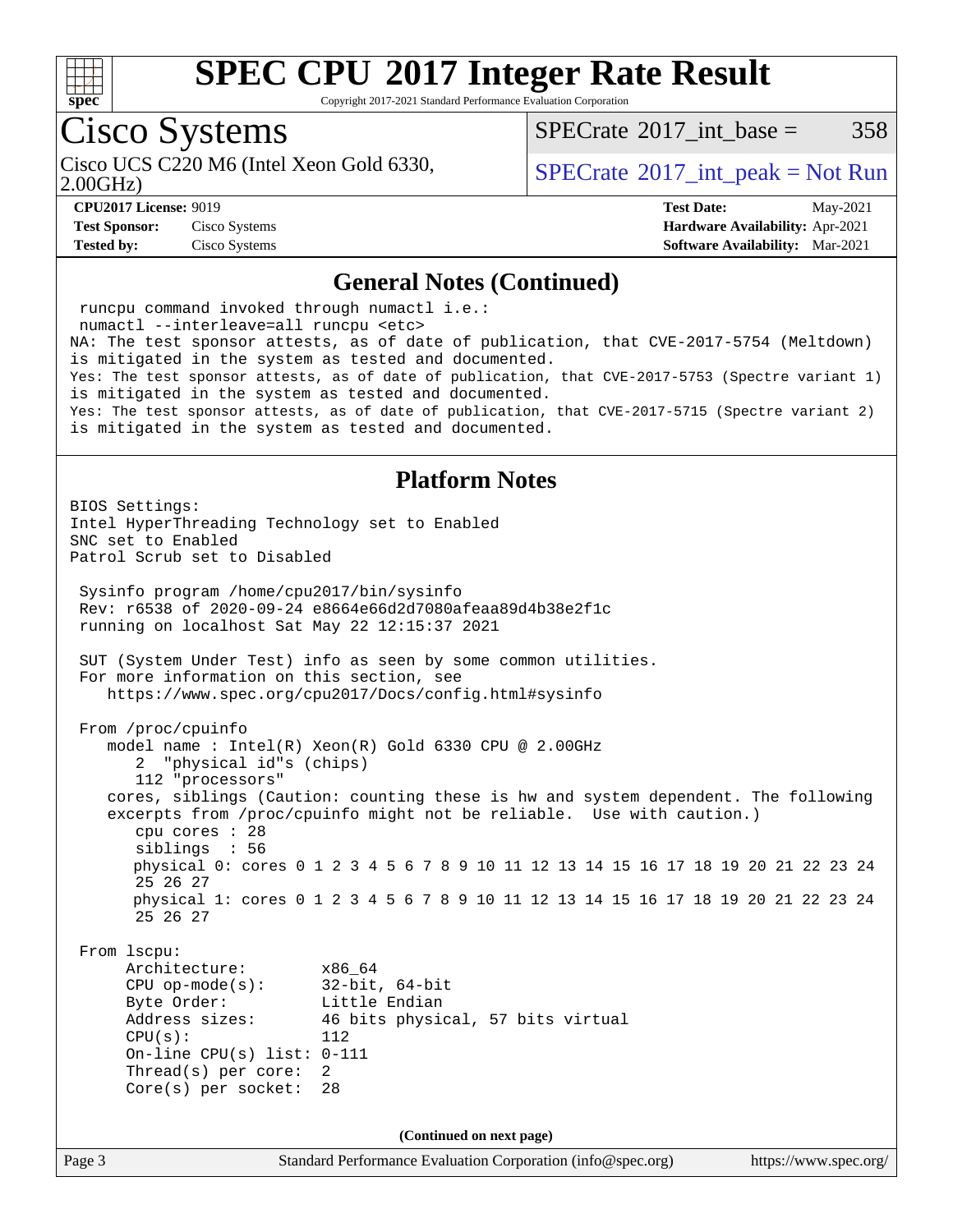

Copyright 2017-2021 Standard Performance Evaluation Corporation

# Cisco Systems

2.00GHz) Cisco UCS C220 M6 (Intel Xeon Gold 6330,  $\boxed{\text{SPECrate}^{\circ}2017\_int\_peak = Not Run}$  $\boxed{\text{SPECrate}^{\circ}2017\_int\_peak = Not Run}$  $\boxed{\text{SPECrate}^{\circ}2017\_int\_peak = Not Run}$ 

 $SPECTate$ <sup>®</sup>[2017\\_int\\_base =](http://www.spec.org/auto/cpu2017/Docs/result-fields.html#SPECrate2017intbase) 358

**[CPU2017 License:](http://www.spec.org/auto/cpu2017/Docs/result-fields.html#CPU2017License)** 9019 **[Test Date:](http://www.spec.org/auto/cpu2017/Docs/result-fields.html#TestDate)** May-2021 **[Test Sponsor:](http://www.spec.org/auto/cpu2017/Docs/result-fields.html#TestSponsor)** Cisco Systems **[Hardware Availability:](http://www.spec.org/auto/cpu2017/Docs/result-fields.html#HardwareAvailability)** Apr-2021 **[Tested by:](http://www.spec.org/auto/cpu2017/Docs/result-fields.html#Testedby)** Cisco Systems **[Software Availability:](http://www.spec.org/auto/cpu2017/Docs/result-fields.html#SoftwareAvailability)** Mar-2021

### **[Platform Notes \(Continued\)](http://www.spec.org/auto/cpu2017/Docs/result-fields.html#PlatformNotes)**

Page 4 Standard Performance Evaluation Corporation [\(info@spec.org\)](mailto:info@spec.org) <https://www.spec.org/>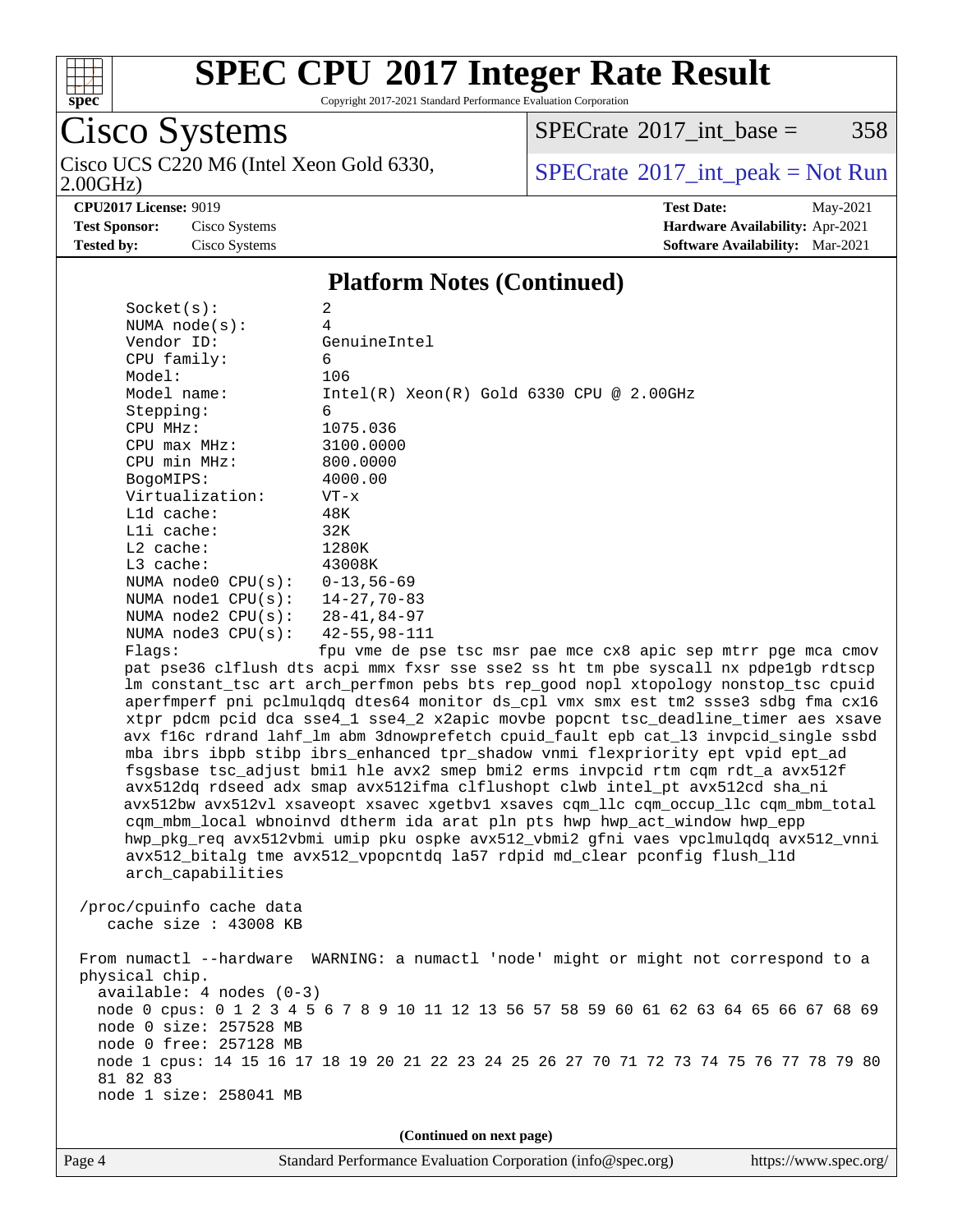

Copyright 2017-2021 Standard Performance Evaluation Corporation

Cisco Systems

2.00GHz)

 $SPECTate^{\circ}2017$  int base = 358

Cisco UCS C220 M6 (Intel Xeon Gold 6330,  $SPECrate^{\circ}2017\_int\_peak = Not Run$  $SPECrate^{\circ}2017\_int\_peak = Not Run$ 

**[Test Sponsor:](http://www.spec.org/auto/cpu2017/Docs/result-fields.html#TestSponsor)** Cisco Systems **[Hardware Availability:](http://www.spec.org/auto/cpu2017/Docs/result-fields.html#HardwareAvailability)** Apr-2021 **[Tested by:](http://www.spec.org/auto/cpu2017/Docs/result-fields.html#Testedby)** Cisco Systems **[Software Availability:](http://www.spec.org/auto/cpu2017/Docs/result-fields.html#SoftwareAvailability)** Mar-2021

**[CPU2017 License:](http://www.spec.org/auto/cpu2017/Docs/result-fields.html#CPU2017License)** 9019 **[Test Date:](http://www.spec.org/auto/cpu2017/Docs/result-fields.html#TestDate)** May-2021

### **[Platform Notes \(Continued\)](http://www.spec.org/auto/cpu2017/Docs/result-fields.html#PlatformNotes)**

 node 1 free: 257592 MB node 2 cpus: 28 29 30 31 32 33 34 35 36 37 38 39 40 41 84 85 86 87 88 89 90 91 92 93 94 95 96 97 node 2 size: 258041 MB node 2 free: 257533 MB node 3 cpus: 42 43 44 45 46 47 48 49 50 51 52 53 54 55 98 99 100 101 102 103 104 105 106 107 108 109 110 111 node 3 size: 257763 MB node 3 free: 257472 MB node distances: node 0 1 2 3 0: 10 11 20 20 1: 11 10 20 20 2: 20 20 10 11 3: 20 20 11 10 From /proc/meminfo MemTotal: 1056127492 kB HugePages\_Total: 0 Hugepagesize: 2048 kB /sys/devices/system/cpu/cpu\*/cpufreq/scaling\_governor has performance From /etc/\*release\* /etc/\*version\* os-release: NAME="SLES" VERSION="15-SP2" VERSION\_ID="15.2" PRETTY\_NAME="SUSE Linux Enterprise Server 15 SP2" ID="sles" ID\_LIKE="suse" ANSI\_COLOR="0;32" CPE\_NAME="cpe:/o:suse:sles:15:sp2" uname -a: Linux localhost 5.3.18-22-default #1 SMP Wed Jun 3 12:16:43 UTC 2020 (720aeba) x86\_64 x86\_64 x86\_64 GNU/Linux Kernel self-reported vulnerability status: CVE-2018-12207 (iTLB Multihit): Not affected CVE-2018-3620 (L1 Terminal Fault): Not affected Microarchitectural Data Sampling: Not affected CVE-2017-5754 (Meltdown): Not affected CVE-2018-3639 (Speculative Store Bypass): Mitigation: Speculative Store Bypass disabled via prctl and **(Continued on next page)**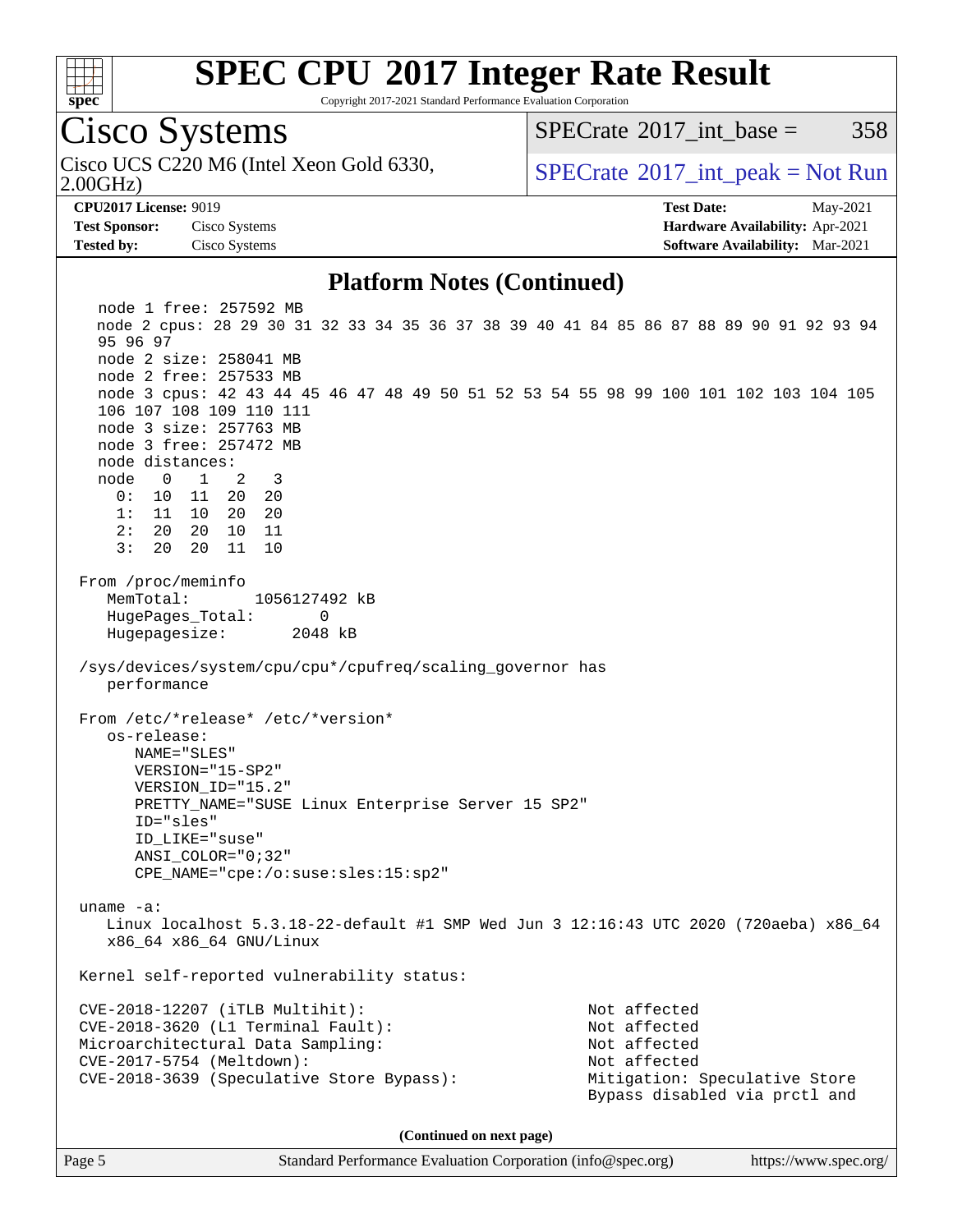

Copyright 2017-2021 Standard Performance Evaluation Corporation

## Cisco Systems

Cisco UCS C220 M6 (Intel Xeon Gold 6330,  $\boxed{\text{SPECrate}^{\circ}2017\_int\_peak = Not Run}$  $\boxed{\text{SPECrate}^{\circ}2017\_int\_peak = Not Run}$  $\boxed{\text{SPECrate}^{\circ}2017\_int\_peak = Not Run}$ 

 $SPECTate@2017_int\_base = 358$ 

2.00GHz)

**[Test Sponsor:](http://www.spec.org/auto/cpu2017/Docs/result-fields.html#TestSponsor)** Cisco Systems **[Hardware Availability:](http://www.spec.org/auto/cpu2017/Docs/result-fields.html#HardwareAvailability)** Apr-2021 **[Tested by:](http://www.spec.org/auto/cpu2017/Docs/result-fields.html#Testedby)** Cisco Systems **[Software Availability:](http://www.spec.org/auto/cpu2017/Docs/result-fields.html#SoftwareAvailability)** Mar-2021

**[CPU2017 License:](http://www.spec.org/auto/cpu2017/Docs/result-fields.html#CPU2017License)** 9019 **[Test Date:](http://www.spec.org/auto/cpu2017/Docs/result-fields.html#TestDate)** May-2021

### **[Platform Notes \(Continued\)](http://www.spec.org/auto/cpu2017/Docs/result-fields.html#PlatformNotes)**

| CVE-2017-5753 (Spectre variant 1):                                                                                                                                                                                                                                                                                                                                                                                             | seccomp<br>Mitigation: usercopy/swapgs      |  |  |  |  |  |  |
|--------------------------------------------------------------------------------------------------------------------------------------------------------------------------------------------------------------------------------------------------------------------------------------------------------------------------------------------------------------------------------------------------------------------------------|---------------------------------------------|--|--|--|--|--|--|
|                                                                                                                                                                                                                                                                                                                                                                                                                                | barriers and __user pointer<br>sanitization |  |  |  |  |  |  |
| $CVE-2017-5715$ (Spectre variant 2):                                                                                                                                                                                                                                                                                                                                                                                           | Mitigation: Enhanced IBRS, IBPB:            |  |  |  |  |  |  |
| conditional, RSB filling<br>CVE-2020-0543 (Special Register Buffer Data Sampling): Not affected<br>CVE-2019-11135 (TSX Asynchronous Abort):<br>Not affected                                                                                                                                                                                                                                                                    |                                             |  |  |  |  |  |  |
| run-level 3 May 22 12:14                                                                                                                                                                                                                                                                                                                                                                                                       |                                             |  |  |  |  |  |  |
| SPEC is set to: /home/cpu2017<br>Filesystem<br>Type<br>Size Used Avail Use% Mounted on<br>/dev/sda2<br>btrfs 222G<br>16G 205G 7% / home                                                                                                                                                                                                                                                                                        |                                             |  |  |  |  |  |  |
| From /sys/devices/virtual/dmi/id<br>Vendor:<br>Cisco Systems Inc<br>UCSC-C220-M6S<br>Product:<br>Serial:<br>WZP24430N7F                                                                                                                                                                                                                                                                                                        |                                             |  |  |  |  |  |  |
| Additional information from dmidecode follows. WARNING: Use caution when you interpret<br>this section. The 'dmidecode' program reads system data which is "intended to allow<br>hardware to be accurately determined", but the intent may not be met, as there are<br>frequent changes to hardware, firmware, and the "DMTF SMBIOS" standard.<br>Memory:<br>32x 0xCE00 M393A4K40DB3-CWE 32 GB 2 rank 3200, configured at 2933 |                                             |  |  |  |  |  |  |
| BIOS:<br>BIOS Vendor:<br>Cisco Systems, Inc.<br>BIOS Version:<br>C220M6.4.2.1b.0.0512210554<br>BIOS Date:<br>05/12/2021<br>BIOS Revision:<br>5.22<br>(End of data from sysinfo program)                                                                                                                                                                                                                                        |                                             |  |  |  |  |  |  |
| <b>Compiler Version Notes</b>                                                                                                                                                                                                                                                                                                                                                                                                  |                                             |  |  |  |  |  |  |
| 500.perlbench_r(base) 502.gcc_r(base) 505.mcf_r(base)<br>C<br>525.x264 r(base) 557.xz r(base)                                                                                                                                                                                                                                                                                                                                  |                                             |  |  |  |  |  |  |
| Intel(R) oneAPI DPC++/C++ Compiler for applications running on Intel(R) $64$ ,<br>Version 2021.1 Build 20201113<br>Copyright (C) 1985-2020 Intel Corporation. All rights reserved.                                                                                                                                                                                                                                             |                                             |  |  |  |  |  |  |
|                                                                                                                                                                                                                                                                                                                                                                                                                                |                                             |  |  |  |  |  |  |

**(Continued on next page)**

Page 6 Standard Performance Evaluation Corporation [\(info@spec.org\)](mailto:info@spec.org) <https://www.spec.org/>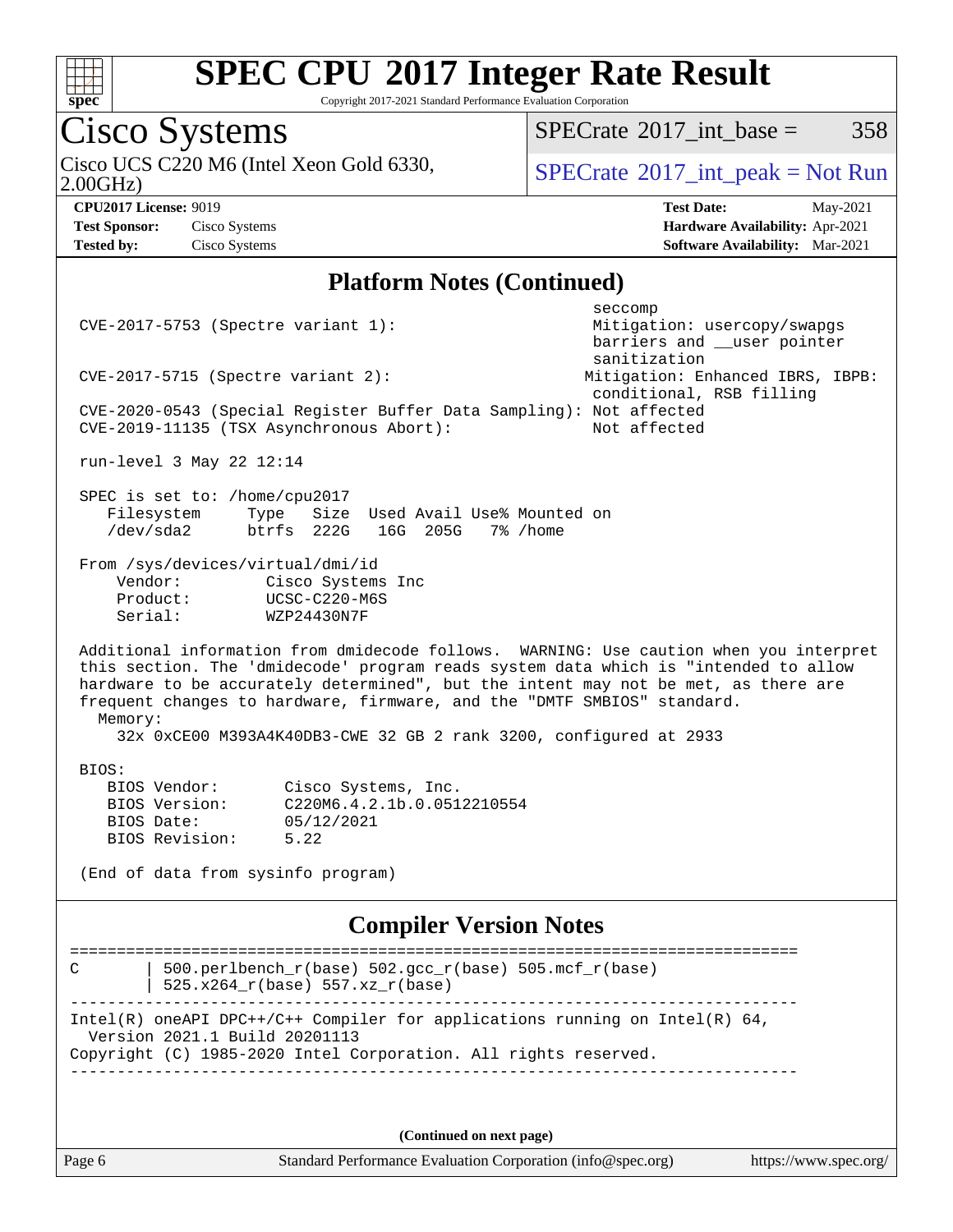

Copyright 2017-2021 Standard Performance Evaluation Corporation

## Cisco Systems

 $SPECTate$ <sup>®</sup>[2017\\_int\\_base =](http://www.spec.org/auto/cpu2017/Docs/result-fields.html#SPECrate2017intbase) 358

2.00GHz)

Cisco UCS C220 M6 (Intel Xeon Gold 6330,  $SPECrate^{\circ}2017\_int\_peak = Not Run$  $SPECrate^{\circ}2017\_int\_peak = Not Run$ 

| <b>Test Sponsor:</b> | Cisco Systems |
|----------------------|---------------|
| <b>Tested by:</b>    | Cisco Systems |

**[CPU2017 License:](http://www.spec.org/auto/cpu2017/Docs/result-fields.html#CPU2017License)** 9019 **[Test Date:](http://www.spec.org/auto/cpu2017/Docs/result-fields.html#TestDate)** May-2021 **Test Systems Systems Systems Systems Systems Systems Systems Systems Systems Systems Systems Systems Systems Systems Systems Systems Systems Systems Systems Systems Systems Systems Systems Systems Systems Systems Systems [Software Availability:](http://www.spec.org/auto/cpu2017/Docs/result-fields.html#SoftwareAvailability)** Mar-2021

## **[Compiler Version Notes \(Continued\)](http://www.spec.org/auto/cpu2017/Docs/result-fields.html#CompilerVersionNotes)**

| 520.omnetpp $r(base)$ 523.xalancbmk $r(base)$ 531.deepsjeng $r(base)$<br>$C++$<br>$541.$ leela $r(base)$<br>--------------------------------------                                                  |
|-----------------------------------------------------------------------------------------------------------------------------------------------------------------------------------------------------|
| Intel(R) oneAPI DPC++/C++ Compiler for applications running on Intel(R) $64$ ,<br>Version 2021.1 Build 20201113                                                                                     |
| Copyright (C) 1985-2020 Intel Corporation. All rights reserved.                                                                                                                                     |
| Fortran   548.exchange2 $r(base)$                                                                                                                                                                   |
| Intel(R) Fortran Intel(R) $64$ Compiler Classic for applications running on<br>Intel(R) 64, Version 2021.1 Build 20201112 000000<br>Copyright (C) 1985-2020 Intel Corporation. All rights reserved. |

**[Base Compiler Invocation](http://www.spec.org/auto/cpu2017/Docs/result-fields.html#BaseCompilerInvocation)**

[C benchmarks](http://www.spec.org/auto/cpu2017/Docs/result-fields.html#Cbenchmarks):

[icx](http://www.spec.org/cpu2017/results/res2021q2/cpu2017-20210525-26765.flags.html#user_CCbase_intel_icx_fe2d28d19ae2a5db7c42fe0f2a2aed77cb715edd4aeb23434404a8be6683fe239869bb6ca8154ca98265c2e3b9226a719a0efe2953a4a7018c379b7010ccf087)

[C++ benchmarks:](http://www.spec.org/auto/cpu2017/Docs/result-fields.html#CXXbenchmarks) [icpx](http://www.spec.org/cpu2017/results/res2021q2/cpu2017-20210525-26765.flags.html#user_CXXbase_intel_icpx_1e918ed14c436bf4b9b7c8bcdd51d4539fc71b3df010bd1e9f8732d9c34c2b2914e48204a846820f3c0ebb4095dea797a5c30b458ac0b6dffac65d78f781f5ca)

[Fortran benchmarks](http://www.spec.org/auto/cpu2017/Docs/result-fields.html#Fortranbenchmarks): [ifort](http://www.spec.org/cpu2017/results/res2021q2/cpu2017-20210525-26765.flags.html#user_FCbase_intel_ifort_8111460550e3ca792625aed983ce982f94888b8b503583aa7ba2b8303487b4d8a21a13e7191a45c5fd58ff318f48f9492884d4413fa793fd88dd292cad7027ca)

## **[Base Portability Flags](http://www.spec.org/auto/cpu2017/Docs/result-fields.html#BasePortabilityFlags)**

 500.perlbench\_r: [-DSPEC\\_LP64](http://www.spec.org/cpu2017/results/res2021q2/cpu2017-20210525-26765.flags.html#b500.perlbench_r_basePORTABILITY_DSPEC_LP64) [-DSPEC\\_LINUX\\_X64](http://www.spec.org/cpu2017/results/res2021q2/cpu2017-20210525-26765.flags.html#b500.perlbench_r_baseCPORTABILITY_DSPEC_LINUX_X64) 502.gcc\_r: [-DSPEC\\_LP64](http://www.spec.org/cpu2017/results/res2021q2/cpu2017-20210525-26765.flags.html#suite_basePORTABILITY502_gcc_r_DSPEC_LP64) 505.mcf\_r: [-DSPEC\\_LP64](http://www.spec.org/cpu2017/results/res2021q2/cpu2017-20210525-26765.flags.html#suite_basePORTABILITY505_mcf_r_DSPEC_LP64) 520.omnetpp\_r: [-DSPEC\\_LP64](http://www.spec.org/cpu2017/results/res2021q2/cpu2017-20210525-26765.flags.html#suite_basePORTABILITY520_omnetpp_r_DSPEC_LP64) 523.xalancbmk\_r: [-DSPEC\\_LP64](http://www.spec.org/cpu2017/results/res2021q2/cpu2017-20210525-26765.flags.html#suite_basePORTABILITY523_xalancbmk_r_DSPEC_LP64) [-DSPEC\\_LINUX](http://www.spec.org/cpu2017/results/res2021q2/cpu2017-20210525-26765.flags.html#b523.xalancbmk_r_baseCXXPORTABILITY_DSPEC_LINUX) 525.x264\_r: [-DSPEC\\_LP64](http://www.spec.org/cpu2017/results/res2021q2/cpu2017-20210525-26765.flags.html#suite_basePORTABILITY525_x264_r_DSPEC_LP64) 531.deepsjeng\_r: [-DSPEC\\_LP64](http://www.spec.org/cpu2017/results/res2021q2/cpu2017-20210525-26765.flags.html#suite_basePORTABILITY531_deepsjeng_r_DSPEC_LP64) 541.leela\_r: [-DSPEC\\_LP64](http://www.spec.org/cpu2017/results/res2021q2/cpu2017-20210525-26765.flags.html#suite_basePORTABILITY541_leela_r_DSPEC_LP64) 548.exchange2\_r: [-DSPEC\\_LP64](http://www.spec.org/cpu2017/results/res2021q2/cpu2017-20210525-26765.flags.html#suite_basePORTABILITY548_exchange2_r_DSPEC_LP64) 557.xz\_r: [-DSPEC\\_LP64](http://www.spec.org/cpu2017/results/res2021q2/cpu2017-20210525-26765.flags.html#suite_basePORTABILITY557_xz_r_DSPEC_LP64)